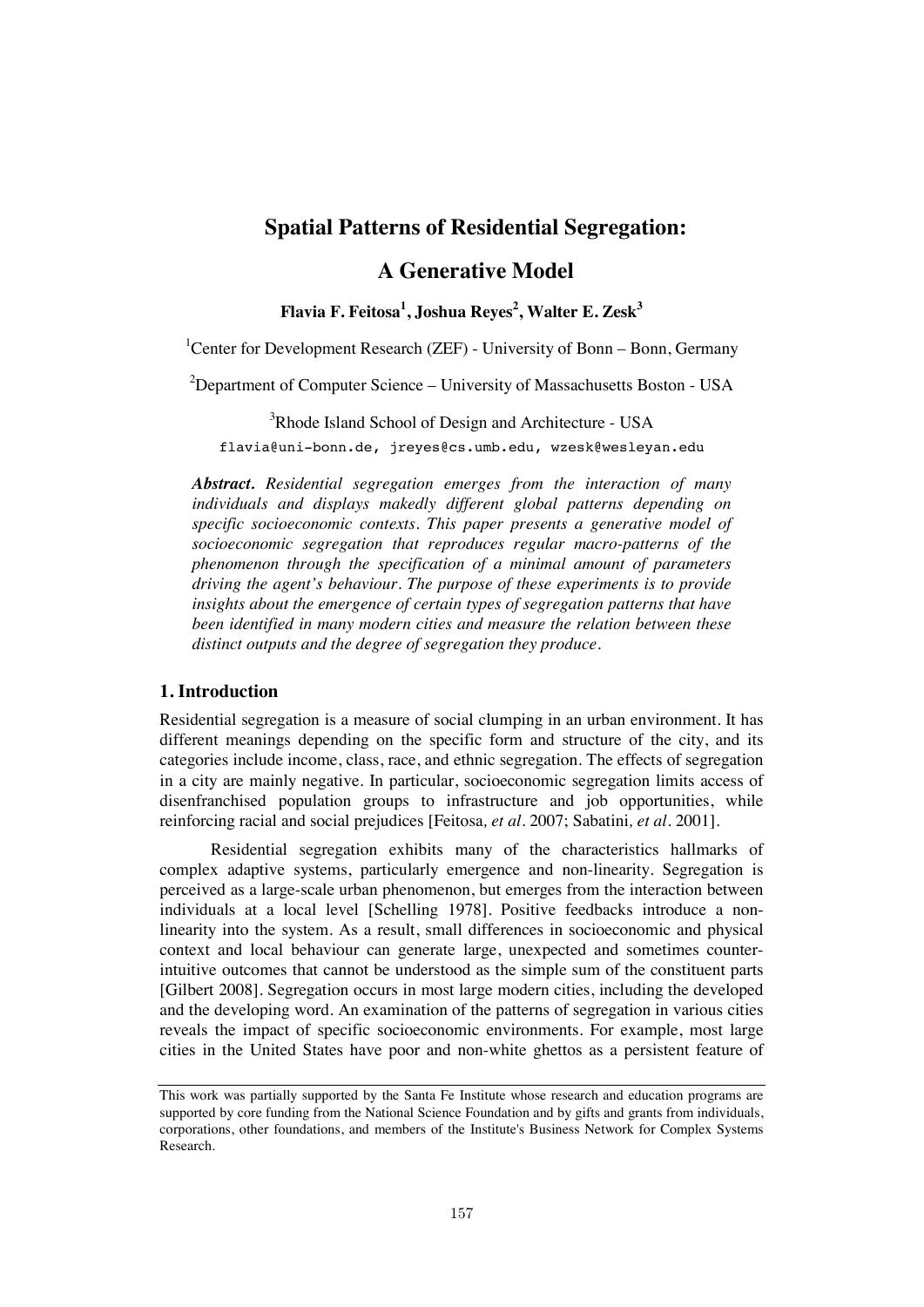their central areas, whereas the wealthy and mostly white population prefers to live in suburbs [Massey and Denton 1993]. In Latin America, wealthy families concentrate in areas that expand from the historical centre into a single geographical direction, while the poorest population mostly settle in the roughly equipped peripheries [Sabatini*, et al.* 2001; Villaça 2001]. These two outcomes are generally recognized, but the structural aspects that cause these distinct patterns remain unclear. What part do individual needs and preferences play in the mechanics of segregation? How do socio-demographic factors, such as income inequality, impact the emergence of different spatial outcomes?

 Generative models have been used to understand issues related to structural characteristics of complex social systems [Epstein 2007]. Most often, an agent-based computational model attempts to reproduce certain global regularities from minimally defined local interactions among individuals within the system. Such a model makes it possible to conduct experiments on a simplified population of agents in a spatial environment. Agents interact locally according to small set of rules, thereby generating global regularity from the bottom up. Simply, the motto of generative social approach is: 'If you didn't grow it, you didn't explain it' [Epstein 2007].

 This paper presents a generative model of socioeconomic segregation that reproduces patterns much like those observed in real cities. The rules defining the experiment are few and simple. The purpose of this experiment is to create a stylized, abstract model that is able to provide insight into the mechanics of emergence and the variety of segregation patterns identified in modern cities. In addition, this work understands each pattern in terms of the degree of segregation produced. Our simulation enables the quantitative comparison of different patterns of segregation on defined segregation measures.

### **2. The Model Specification**

Our model relies on the premise that socioeconomic segregation is the *outcome of a contest for the most convenient locations in the city*. In this model, only two attributes define how convenient a location is: the *quality* and *proximity* to the central business district (CBD). The environment consists of a two-dimensional 45 X 45 grid. Each cell within the grid corresponds to a dwelling unit. At the beginning of the run, each cell receives an equal quality rating. The initial price distribution falls of as the inverse of distance to the CBD.

 Since the aim of our model is to 'grow' a city, the grid is initially populated with a minimum amount of agents. Each agent corresponds to a household, which is characterized by its location and income. Incomes are drawn according to a Pareto distribution, the skewness of which can be controlled by its exponent, known as Pareto index. The Pareto index regulates the level of income disparity in the city and can be chosen by the user: higher values lead to an unequal city, and vice-versa.

 The city is gradually populated by households according to a growth rate. While looking for their residential location, the new inhabitants of the city attempt to maximize the utility *U* derived by a location over some subset of the presently unoccupied cells according to the Cobb-Douglas function: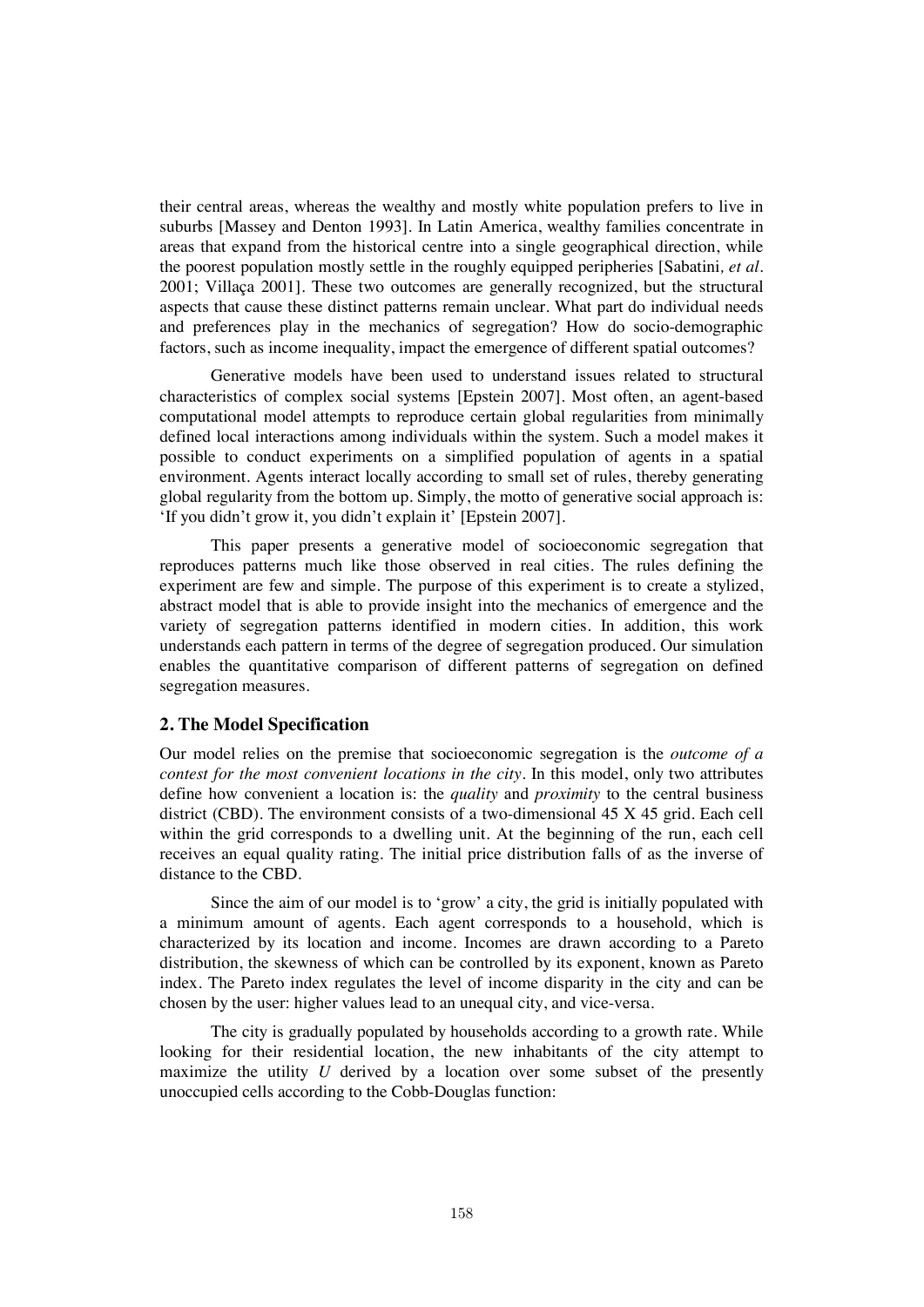$$
U = \left(\frac{1}{D}\right)^{1-\alpha} Q^{1+\alpha},
$$

where *Q* is the quality index of the cell, *D* is the distance to the CBD, and  $\alpha \in [-1,1]$  is the quality-priority index. The quality-priority index introduces a cultural bias to the model. Households will prioritize locations with high quality if  $\alpha$  is near 1, and prioritize cell close to the city's center for values of  $\alpha$  close to -1.

 The individuals in this model exhibit bounded rational behavior. Because search is costly, every household evaluates a limited number of the total, possible locations to move to. Unlike other models of segregation, the households choose their new location without giving consideration their neighbours or their income explicitly. At each update, however, individuals compare utilities among others with similar level of income. Households with utilities that are much lower than those with similar income grow dissatisfied and may repeat the search process and move to another location.

 As individuals choose their residential location, they change the environment. The model assumes that individuals with high income are able to advocate for more public goods in their neighbourhood, and therefore slightly increase property value (price) and introduce more services and facilities, such as improved school systems, police, or public parks (quality). On the other hand, individuals with low income lack similar resources, and so property value and public goods in those neighbourhoods decrease slightly.

 The spatial arrangement of the population is constantly monitored through segregation indices. We selected segregation indices that are able to capture the segregation dimensions defined by Reardon and O'Sullivan [2004]: *spatial evenness/clustering* and *spatial exposure/isolation*. To measure each of these dimensions, we compute spatial indices of segregation proposed by Feitosa et al. [2007].

Spatial evenness/clustering refers to the balance of the distribution of population groups, and it is measured by the *generalized neighbourhood sorting index GNSI* . The *GNSI* evaluates how much of the income variance between different neighbourhoods contributes to the total income variance of the city. Generally, higher variance between neighbourhoods signifies higher levels of segregation along the dimension evenness/clustering. Spatial exposure/isolation refers to the likelihood for members from different groups to live side-by-side, and it is captured by the *spatial exposure index*  $\overline{P}_{(m,n)}$ . The  $\overline{P}_{(m,n)}$  measures the average proportion of group *n* in the neighbourhoods of each member of group *m*. Since both these indices are global quantities, we also compute local indices of spatial isolation ( $\breve{q}_m$ ) that can be displayed as maps and facilitate the visual interpretation of the simulations [Feitosa*, et al.* 2007].

### **3. Growing Spatial Segregation Patterns**

We ran our simulation several times for varying preferences and economic background. During these runs the quality-priority ranged over the values  $\alpha = -1$ , -0.5, 0, and +0.5 for each scenario captured by the Pareto inequality indices  $\beta = 0.5$ , 1, and 1.5 – cities with low, moderate, and extreme disparities in wealth. Each simulation ran until its population exceeded one thousand households.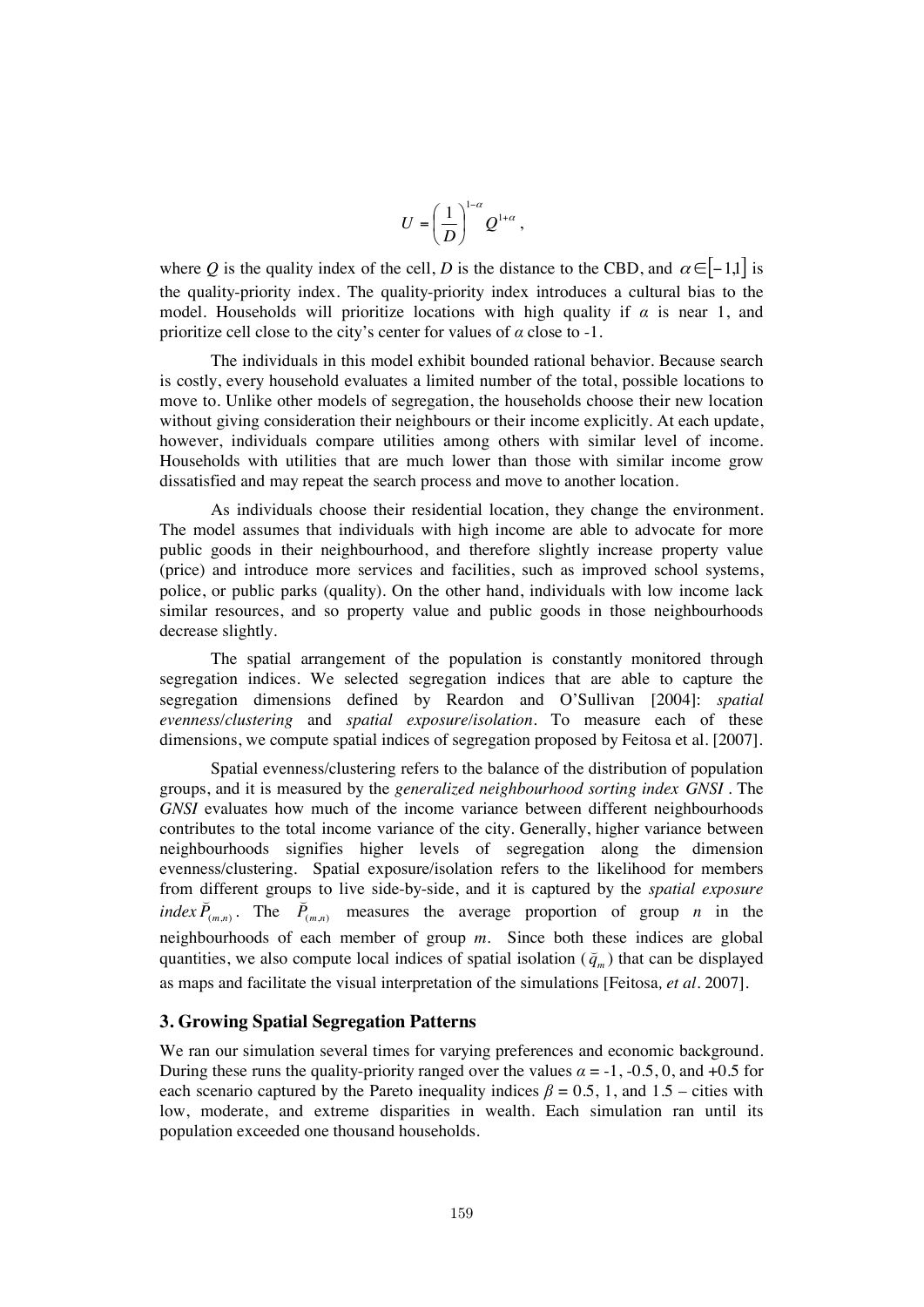Figure 1 presents the distribution of households for two runs in our experiment. The rightmost column depicts the physical distribution of households, colored by income, across the model's landscape. In this picture, squares with different tones of red, orange, and blue correspond to households with low, moderate, and high incomes respectively. In the middle of the rightmost columns, we have plotted the spatial isolation of the poor  $(\bar{q}_{poOR})$  and of the wealthy  $(\bar{q}_{WEAITHY})$ . Dark cells signify areas where these groups are exceptionally isolated.

#### **Proximity to the CBD preferred to Quality (**α **= -1)**



**Quality preferred to Proximity to the CBD (**α **= +0.5)**



**Figure 1. Simulation outcomes based on different values for the quality-index** α**.** 

We find that negative values of the quality priority index  $\alpha$ , that is, the proximity to the CBD is preferred to quality, generate a very compact city. This output resembles a classical pattern of segregation known as Hoyt's sector model of segregation. According to Hoyt [1939], if a district is set up for high income residence, any new development in that district will expand from the outer edge and, therefore, the sector shape emerges. This sector pattern has been commonly observed in Latin American cities, where wealthy families concentrate in areas that expand from the center in a single direction. The top row in Figure 1 illustrates the case in this point.

On the other hand, positive values of  $\alpha$ , that is, the quality is preferred to proximity to the CBD, generate a disperse city with wealthy suburbs. The bottom row in Figure 1 gives an example of this kind of city, which resembles a classical pattern of segregation known as Burgess's concentric model. For Burgess [1924], a city grows outward from a central point in a series of rings and there is a correlation between the distance from this central point and the wealth of residential areas. In North American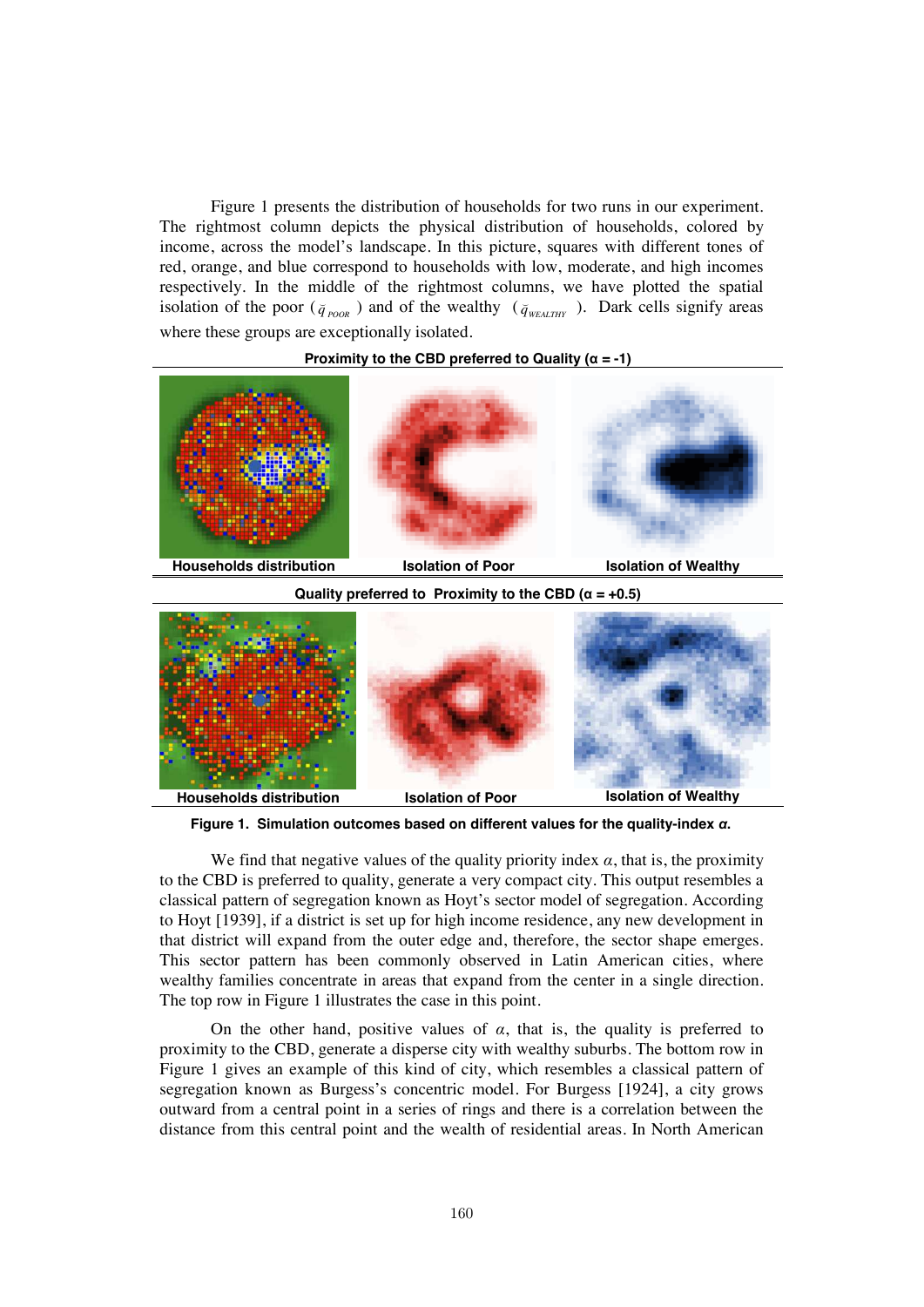cities, where lower transportation costs decrease the importance of proximity to the CBD, we commonly experience this pattern of urban development.

 Figure 2 presents plots of segregation indices measured for simulations conducted with four different values for the quality-index  $\alpha$ . In order to obtain more robust results, we repeated these measurements using five different random-seeds and three different degrees of inequality (presented in different colors). The first graphic shows how the index GNSI, which measures the segregation dimension evenness/clustering, presents a positive correlation with the quality-priority index. The second graphic shows how the exposure of wealthy families to poor families decreases with the increase in the quality-priority index. Both results indicate that as soon as households attribute less value to proximity and more value to quality, the segregation level increased in both dimensions. Therefore, the 'disperse city' dominated by wealthy suburbs seem to be the segregation pattern that produces the highest levels of segregation. Regarding inequality, the graphics of Figure 2 reveal an unexpected result: while higher income inequality increases the segregation in the dimension evenness/clustering (GNSI), it increases the exposure amongst different income groups and therefore decreases the segregation in the dimension exposure/isolation.



**Figure 2. Segregation indices computed for simulation outcomes with different values for the quality-index** α**.** 

### **4. Concluding Remarks**

This paper presents an agent-based model of segregation that generates patterns of segregation much like those identified in real cities. These patterns emerge despite the simplicity of the model. It is an example of how complexity can emerge from just a few parameters and suggests that these parameters are crucial to the underlying dynamics of segregation.

 The model demonstrates how the variation of a single parameter, such as qualitypriority was able to generate classical patterns of segregation. This is an indication of how cultural and economic environment influences segregation patterns. For instance, low transportation costs in North American cities minimize the importance of proximity to the center of the city and promoted the emergence of disperse cities with wealthy suburbs. It will be interesting to see the effect of the current energy crisis on segregation in these cities.